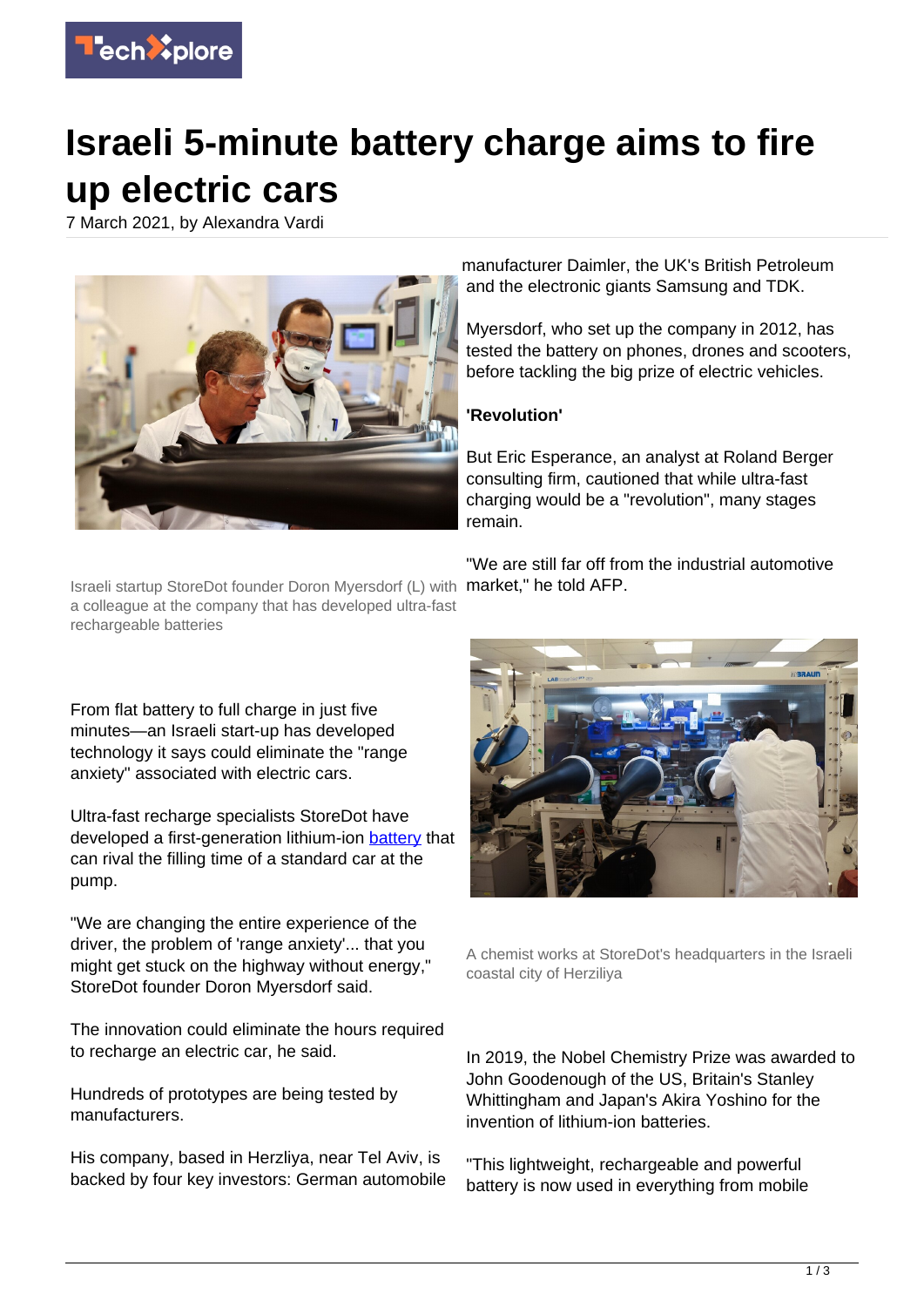

phones to laptops and electric vehicles," the Royal Swedish Academy of Sciences said on awarding the prize.

Myersdorf said charging "speed was not part" of the "We are working on taking this solution to the original design that won the Nobel, so he worked on what was "considered impossible": a lithium-ion battery good to go in minutes.

"We wanted to demonstrate that you can take a lithium-ion battery, replace some of its materials and then charge it in five minutes," he said.

The engineer switched the original graphite in the battery's negative anode with silicon.

"We are taking that amazing innovation of the lithium-ion battery and upgrading it to extreme fast charging capability," he said.

Batteries are assembled in a laboratory equipped with large glass boxes, sealed to keep oxygen out.

StoreDot chemists clad in goggles and white coats build 100 batteries a week, sent to companies for possible use in their products.

## **'Fossil fuel-free society'**

The team is already working on a second generation of batteries to cut costs.



Samples of fast-charging batteries on display at the Israeli start-up StoreDot headquarters

While the design cycle of a vehicle is "typically four to five years", they are looking to speed up the process.

market in parallel, by designing the manufacturing facilities that would be able to mass produce this battery," Myersdorf said.

The Nobel jury praised the [lithium-ion battery](https://techxplore.com/tags/lithium-ion+battery/) for being able to "store significant amounts of energy from solar and wind power, making possible a fossil fuel-free society".

As public opinion shifts towards prioritising the climate change crisis, manufacturers are gearing production towards less polluting vehicles.

But the road is long.

On the ground, charging stations would have to be adapted for the new generation batteries, costing between \$1,500 and \$10,000 depending on capacity.

Electric cars are also still expensive, and in 2019 they represented only 2.6 percent of global sales, according to the International Energy Agency.

For Myersdorf, the sooner the world switches to [electric vehicles](https://techxplore.com/tags/electric+vehicles/) the better, pointing to the "huge impact on the planet".

But recycling [lithium-ion](https://techxplore.com/tags/lithium-ion/) batteries remains a problem, with Esperance noting that each has a lifespan of between 3,000 and 3,500 charges.

"We must set up a recycling system, as there is for lead-acid batteries," he said. "Today, this network is just being set up."

Both the extraction and recycling of lithium pose ecological, political and economic challenges for technology to overcome.

© 2021 AFP